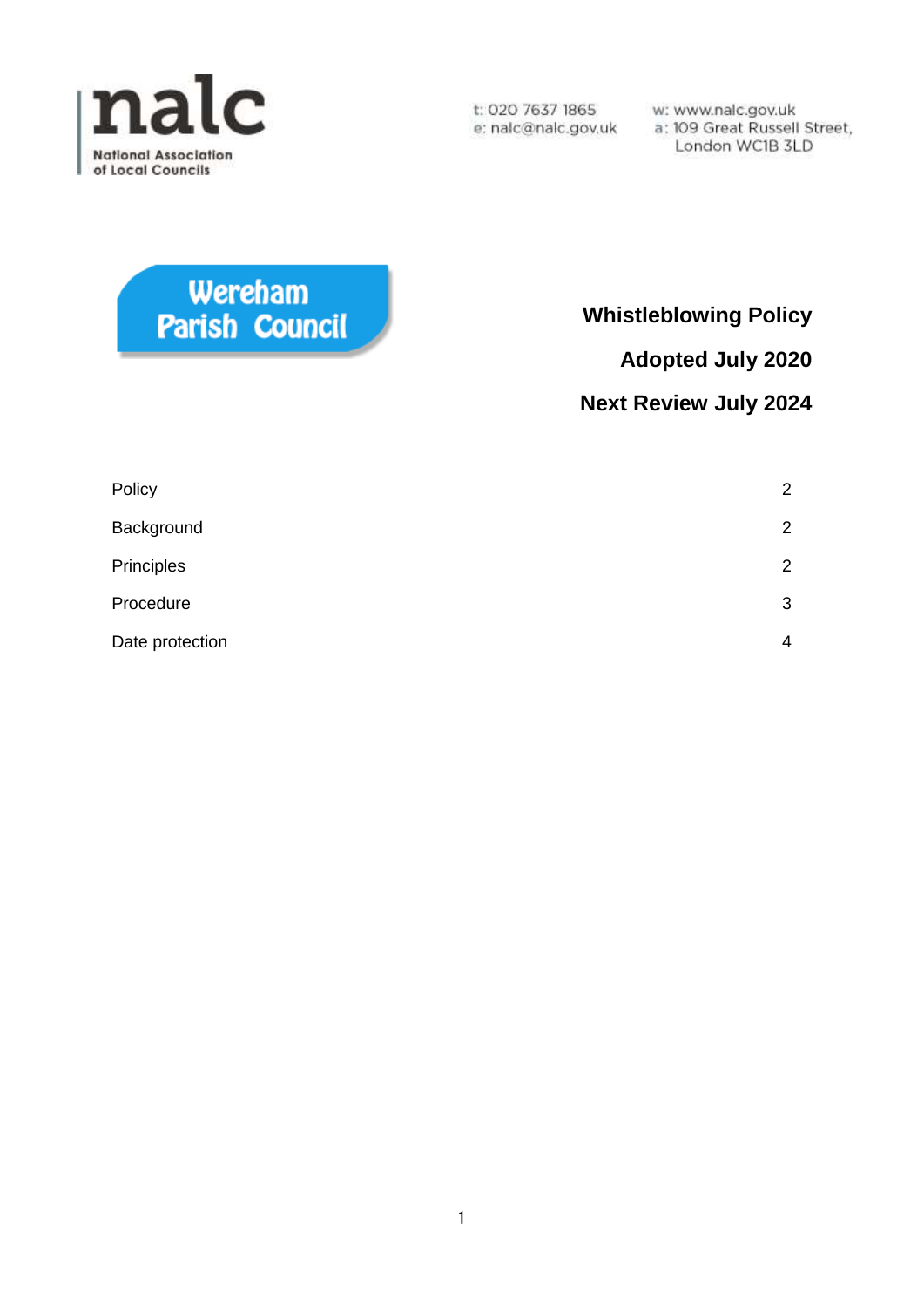

w: www.nalc.gov.uk a: 109 Great Russell Street, London WC1B 3LD

#### **Policy**

It is important that any fraud, misconduct or wrongdoing by staff or others working on behalf of the council is reported and properly dealt with. We therefore require all individuals to raise any concerns that they may have about the conduct of others in the council. This policy sets out the way in which individuals may raise any concerns that they have and how those concerns will be dealt with.

#### **Background**

The Public Interest Disclosure Act 1998 amended the Employment Rights Act 1996 to provide protection for workers who raise legitimate concerns about specified matters in the public interest. These are called "qualifying disclosures". A qualifying disclosure is one made by an employee who has a reasonable belief that:

- a criminal offence:
- a miscarriage of justice;
- an act creating risk to health and safety;
- an act causing damage to the environment:
- a breach of any other legal obligation; or
- concealment of any of the above;

is being, has been, or is likely to be, committed. It is not necessary for you to have proof that such an act is being, has been, or is likely to be, committed - a reasonable belief is sufficient. You have no responsibility for investigating the matter - it is the council's responsibility to ensure that an investigation takes place.

If you make a protected disclosure you have the right not to be dismissed, subjected to any other detriment, or victimised, because you have made a disclosure. We encourage you to raise your concerns under this procedure in the first instance.

#### **Principles**

 Everyone should be aware of the importance of preventing and eliminating wrongdoing at work. Staff and others working on behalf of the council should be watchful for illegal or unethical conduct and report anything of that nature that they become aware of.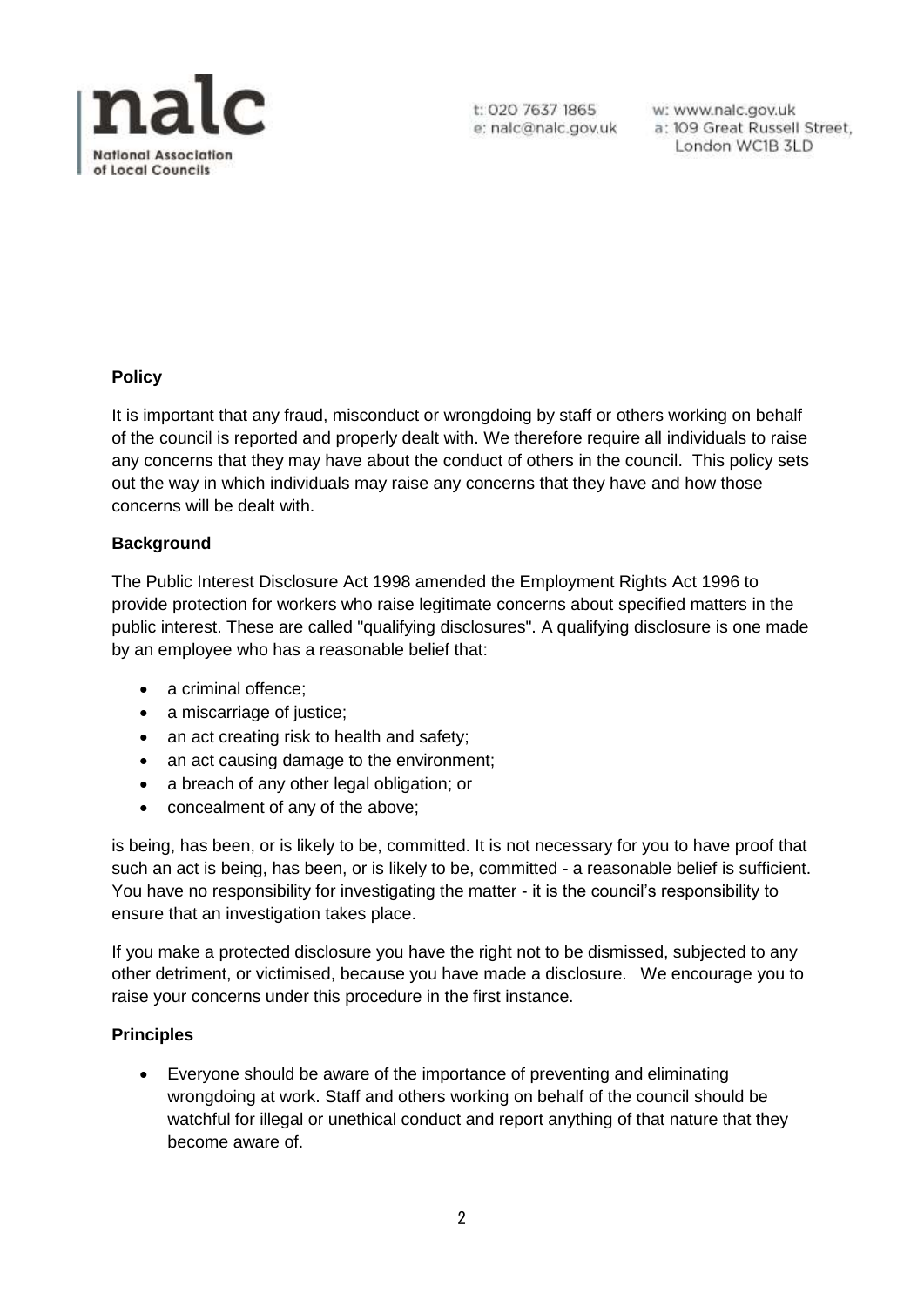

w: www.nalc.gov.uk a: 109 Great Russell Street, London WC1B 3LD

- Any matter raised under this procedure will be investigated thoroughly, promptly and confidentially, and the outcome of the investigation reported back to the person who raised the issue.
- No employee or other person working on behalf of the council will be victimised for raising a matter under this procedure. This means that the continued employment and opportunities for future promotion or training of the worker will not be prejudiced because they have raised a legitimate concern.
- Victimisation of an individual for raising a qualified disclosure will be a disciplinary offence.
- If misconduct is discovered as a result of any investigation under this procedure our disciplinary procedure will be used, in addition to any appropriate external measures.
- Maliciously making a false allegation is a disciplinary offence.
- An instruction to cover up wrongdoing is itself a disciplinary offence. If told not to raise or pursue any concern, even by a person in authority such as a manager, you should not agree to remain silent. You should report the matter to the Clerk or the Chair of the Council.

#### **Procedure**

If you believe a Councillor has breached the councillor Code of Conduct, then raise it with the Chair of the Council. Concerns relating to an alleged breach of the councillor Code of Conduct will be referred to the Monitoring Officer for investigation.

This procedure is for disclosures about matters other than a breach of your own contract of employment, which should be raised via the Grievance Procedure.

#### Stage 1

In the first instance, any concerns should be raised with the Clerk, who will arrange an investigation of the matter. The investigation may involve you and other individuals involved giving a written statement. Any investigation will be carried out in accordance with the principles set out above. Your statement will be taken into account, and you will be asked to comment on any additional evidence obtained.

The Clerk (or delegated officer) will take any necessary action, including reporting the matter to the Council, or any appropriate government department or regulatory agency. The Clerk (or delegated officer) will also invoke any disciplinary action if required. On conclusion of any investigation, insofar as confidentiality allows, you will be told the outcome and what the council has done, or proposes to do, about it. If no action is to be taken, the reason for this will be explained.

#### Stage 2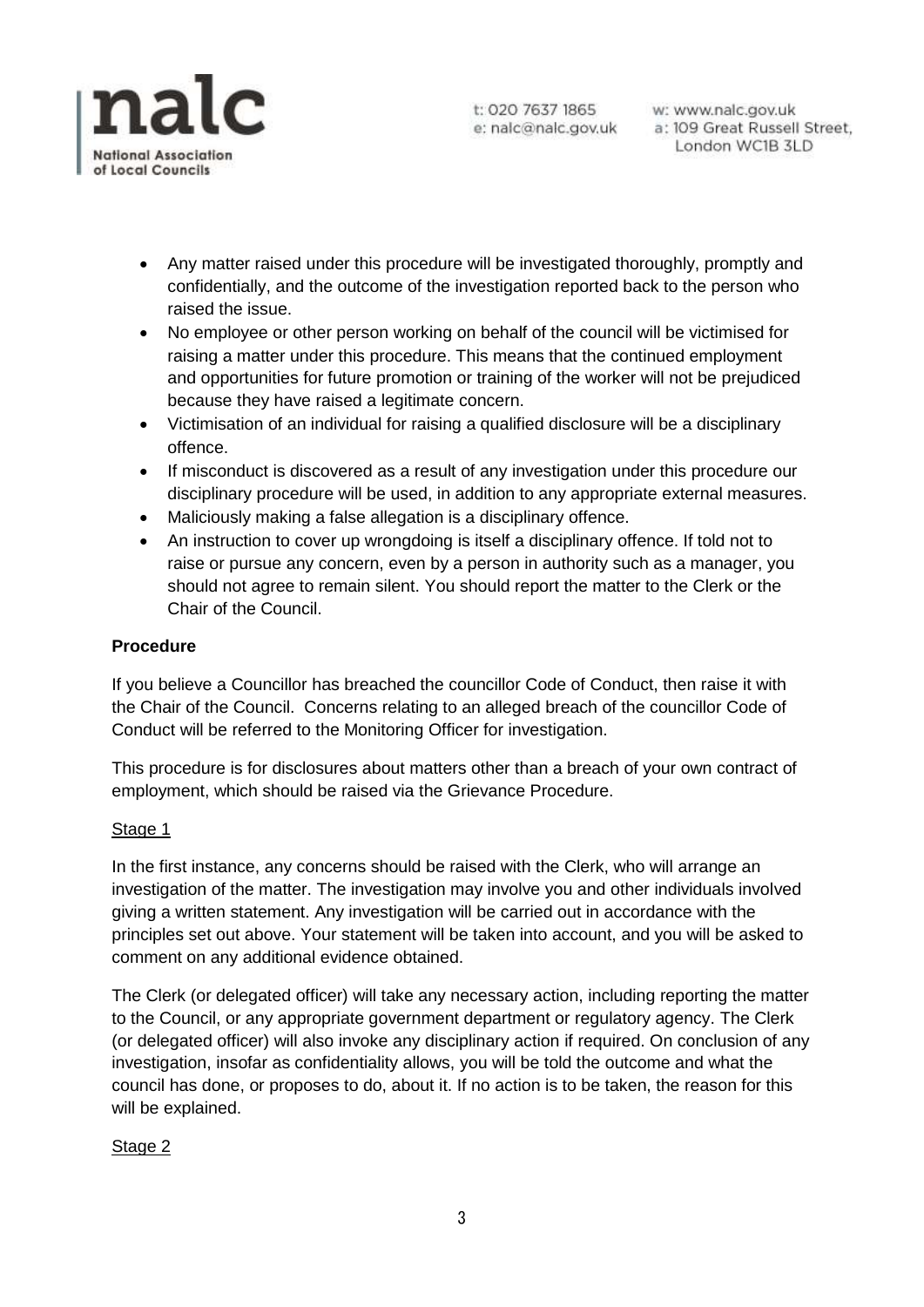

w: www.nalc.gov.uk a: 109 Great Russell Street, London WC1B 3LD

If you are concerned that the Clerk is involved in the wrongdoing, has failed to make a proper investigation or has failed to report the outcome of the investigations to the relevant person, you should escalate the matter to the Chair of the Council. The Chair will arrange for a review of the investigation to be carried out, make any necessary enquiries.

#### Stage 3

If on conclusion of stages 1 and 2 you reasonably believe that the appropriate action has not been taken, you should report the matter to the relevant body. This includes:

- HM Revenue & Customs
- The Health and Safety Executive
- The Environment Agency
- The Serious Fraud Office
- The Charity Commission
- The Pensions Regulator
- The Information Commissioner
- The Financial Conduct Authority

You can find the full list in The Public Interest Disclosure (Prescribed Persons) Order 2014: www.gov.uk/government/uploads/system/uploads/attachment\_data/file/496899/BIS-16-79 blowing-the-whistle-to-a-prescribed-person.pdf

#### **Data protection**

When an individual makes a disclosure, we will process any personal data collected in accordance with the data protection policy. Data collected from the point at which the individual makes the report is held securely and accessed by, and disclosed to, individuals only for the purposes of dealing with the disclosure.

This is a non-contractual procedure which will be reviewed from time to time.

Date of policy: July 2020 Policy effective from: July 2020 Date for next review: July 2024

— policy ends here —

**Notes**